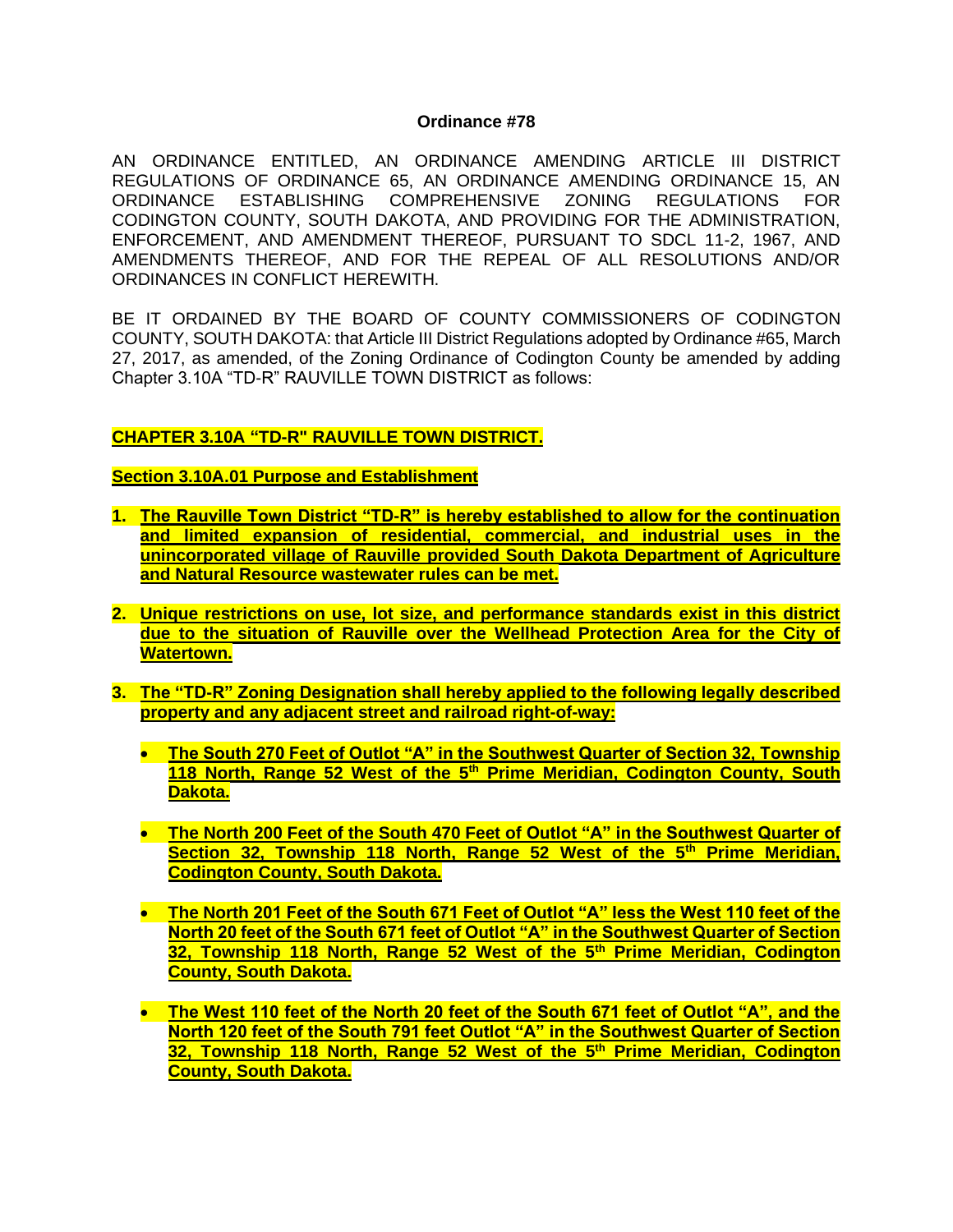• **All that part of Outlot "A" of the plat entitled Outlot "A" in the SW1/4 of Section 32, Township 118 North, Range 52 West of the 5th Prime Meridian, Codington County, South Dakota. lying South of property conveyed by a deed as recorded in the office of the Register of Deeds, Codington County, South Dakota, Book 113 of Deeds on Page 143, less all the S671' thereof.**

**Section 3.10A.02 Permitted Uses.**

- **1. Single-family residential usage, including Type A manufactured homes permitted; Type B manufactured homes; and shop-style homes.**
- **2. Public parks.**
- **3. Agriculture and horticulture uses, excluding feedlots.**
- **Section 3.10A.03 Permitted Special Uses.**
- **In accordance with Section 4.02.03, the following uses are permitted in the "TD-R" District.**
- **1. Shop-style dwellings provided written consent of one hundred (100) percent of adjacent landowners is obtained.**

**Section 3.10A.04 Permitted Accessory Uses**

**The following accessory uses and structures shall be permitted in the "TD-R" Rauville Town District:**

- **1. Accessory uses and structures customarily incidental to permitted uses and structures when established within the space limit of this district.**
- **2. Home occupation.**
- **3. On-premise signs.**

**Section 3.10A.05 Conditional Uses.**

- **1. Light manufacturing.**
- **2. Warehouse.**
- **3. Commercial storage units.**
- **4. Contractor shop, office, and/or yard.**
- **5. Storage, processing, handling, and loading of agricultural production excluding animal waste.**

**Section 3.10A.06 Prohibited Uses and Performance Standards**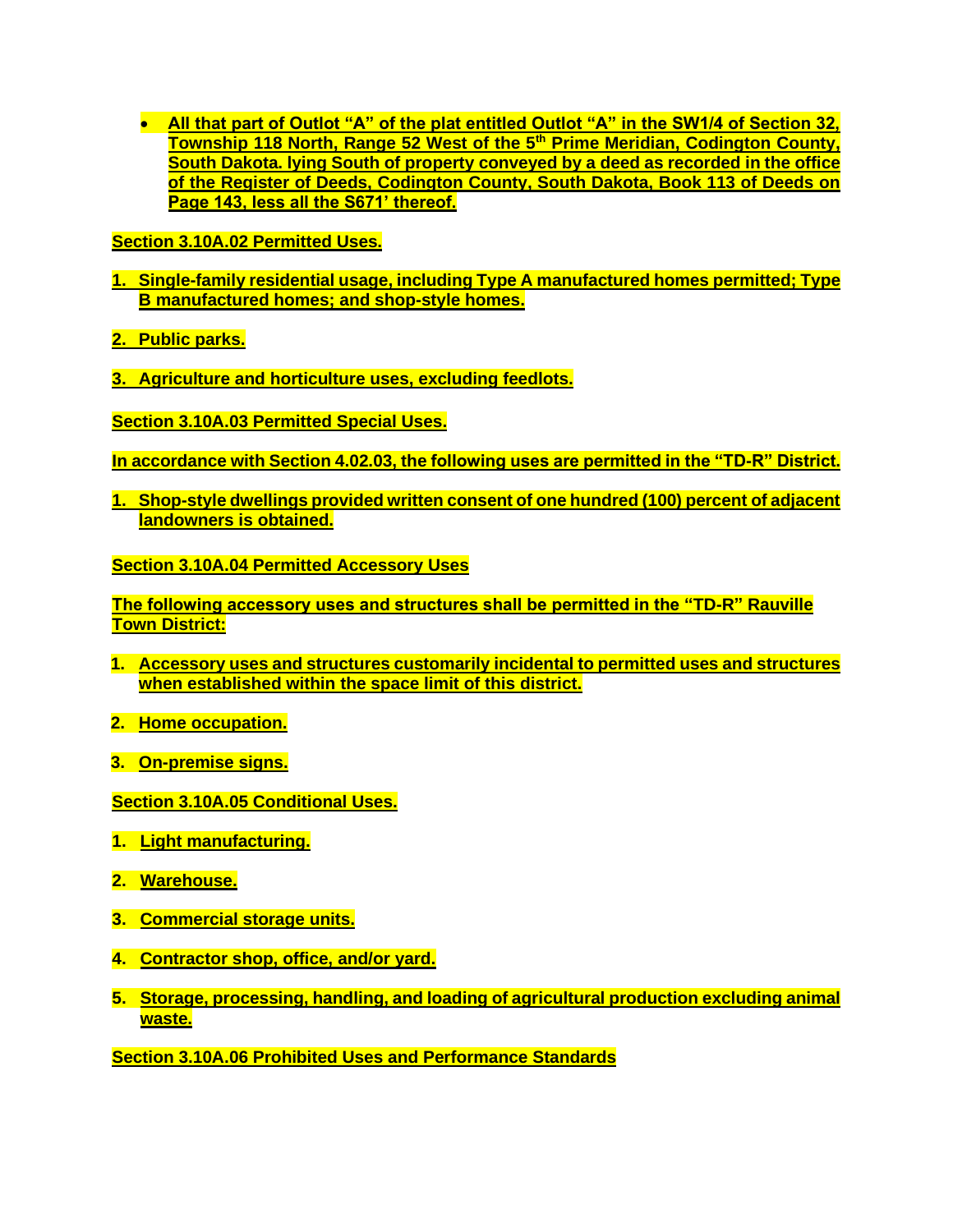- **1. Any use not listed as a Permitted Use, Conditional Use, Accessory Use, or Special Permitted Use is prohibited in the "TD-R" Rauville Town District.**
- **2. The Rauville Town District is located over Zone A of the Aquifer Protection District. Additional prohibited uses and performance standards for all uses in the Rauville Town District can be found in Sections 3.12.03.03 and 3.12.06.**
- **3. Unless written approval on behalf of Watertown Municipal Utilities is presented to the Board of Adjustment, storage of products for sale and storage or parking of any petroleum products, equipment, vehicles, trailers, implements, etc. overnight shall only occur over concrete surfaces.**
- **4. The Board of Adjustment may prohibit outdoor storage or overnight parking for any commercial or industrial use.**

#### **Section 3.10A.07 Area Regulations**

**1. Minimum lot area, maximum building height, maximum lot coverage and minimum yard requirements shall be regulated in accordance with the following tables and figures:**

|                                                                            |                                                | <u>Table 3.TUA.U7.T.a.</u>                                                                                                                                                                        |                                                     |         |                        |     |
|----------------------------------------------------------------------------|------------------------------------------------|---------------------------------------------------------------------------------------------------------------------------------------------------------------------------------------------------|-----------------------------------------------------|---------|------------------------|-----|
| Use                                                                        | Qualifying Factors (if necessary)              |                                                                                                                                                                                                   | Minimum Lot Area IFront Yard   Rear Yard* Side Yard | Minimum | <b>Minimum Minimum</b> |     |
| Single-Family Residence/<br>Manufactured Homes/ Shop-Style<br><b>Homes</b> | <b>Lots Created</b><br>Before April 1,<br>2022 | <b>Public Water</b><br>Supply/Septic Tank 20,000 sq ft.<br><b>Well/Septic Tank</b><br><b>Public Water</b><br>Supply/Holding<br>Tank or Public<br><b>Sewer</b><br>Lots Created After April 1, 2022 | 43,560 sq ft.<br>9,600 sq ft.<br>2 acres            | 25'     | 25'                    | 15' |
| <b>Public Parks</b>                                                        |                                                |                                                                                                                                                                                                   | 43,560 sq ft.                                       | 25'     | 25'                    | 15' |
| <b>Agricultural uses</b>                                                   |                                                |                                                                                                                                                                                                   | 35 acres                                            | 50'     | 25'                    | 15' |
| <b>Conditional Uses</b>                                                    |                                                |                                                                                                                                                                                                   | To be determined by the Board of Adjustment         |         |                        |     |
| *Adjacent to railroad right-of-way                                         |                                                |                                                                                                                                                                                                   |                                                     |         |                        |     |

# **Table 3.10A.07.1.a.**

## **Table 3.10A.07.1.b.**

|                                       |                                             | Maximum       | <b>Minimum Lot Width</b> |  |  |
|---------------------------------------|---------------------------------------------|---------------|--------------------------|--|--|
|                                       | <b>Maximum Lot</b><br>Coverage              | <b>Height</b> |                          |  |  |
|                                       |                                             | (A)           |                          |  |  |
| <b>Permitted Uses</b>                 | 25%                                         | 35'           | 50'                      |  |  |
| (lots created prior to April 1, 2022) |                                             |               |                          |  |  |
| <b>Permitted Uses</b>                 | 25%                                         | 35'           | 300'                     |  |  |
| (lots created after April 1, 2022)    |                                             |               |                          |  |  |
| <b>Other Conditional Uses</b>         | To be determined by the Board of Adjustment |               |                          |  |  |